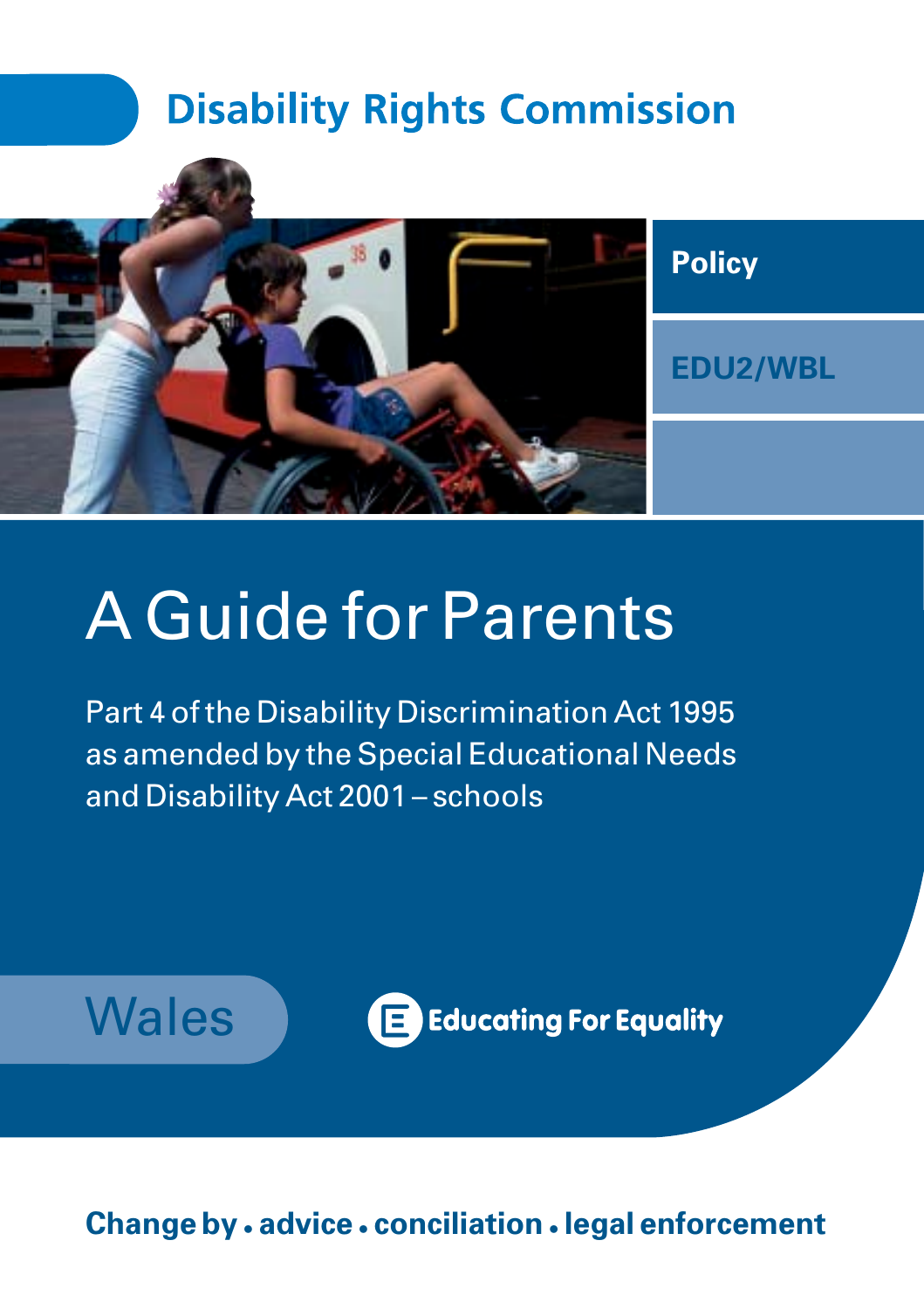#### **The Disability Rights Commission**

The Disability Rights Commission (DRC) is an independent body, established by Act of Parliament to eliminate the discrimination faced by disabled people and promote equality of opportunity. When disabled people participate – as citizens, customers and employees – everyone benefits. So we have set ourselves the goal of "a society where all disabled people can participate fully as equal citizens."

The DRC has offices in England, Scotland and Wales. For further details of how we can help you, please contact our Helpline – contact details are featured on the back cover of this publication.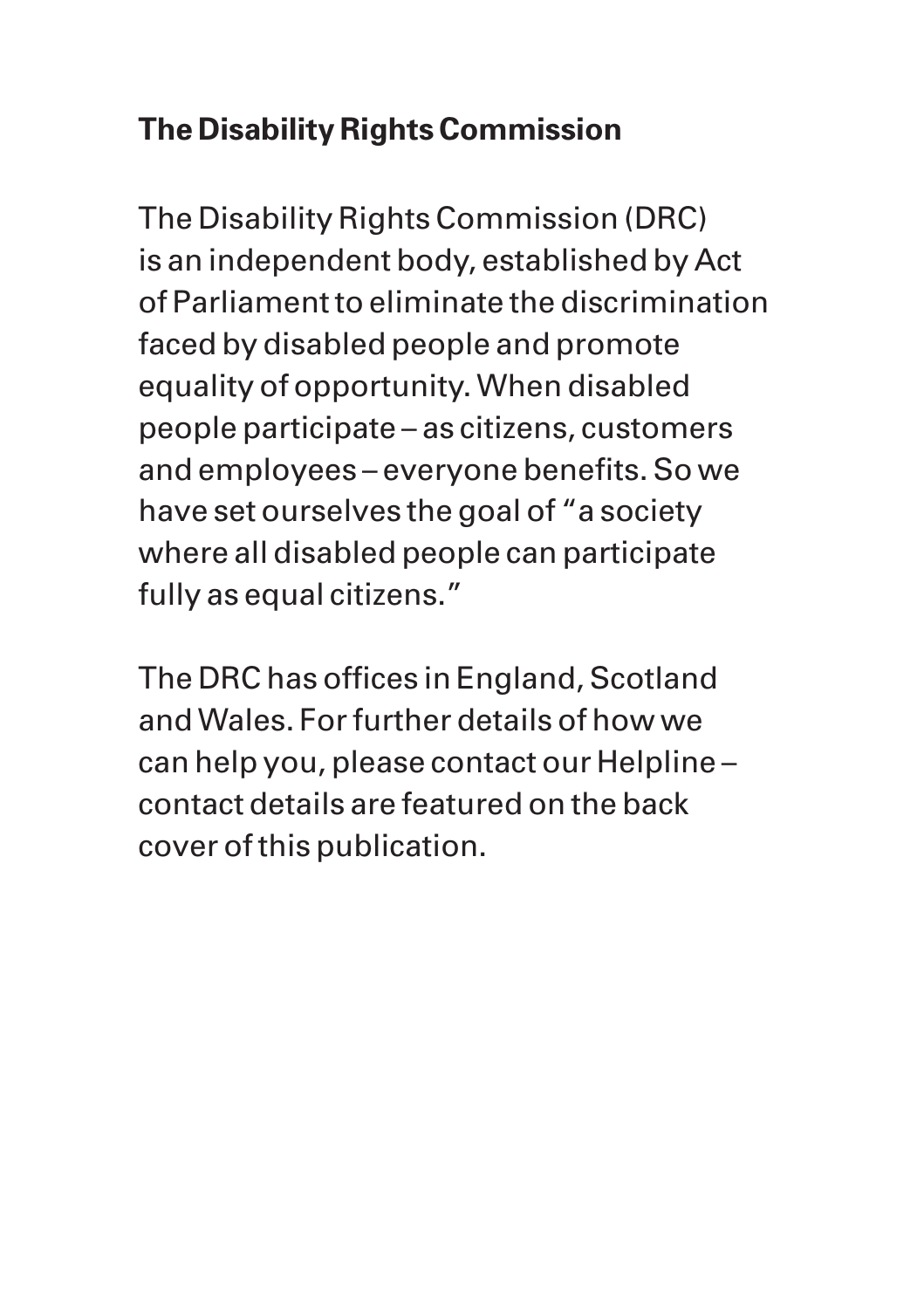# **Introduction**

From September 2002, if your child has a disability and has been discriminated against in education, you may be able to challenge this under the Disability Discrimination Act (DDA).

The Disability Rights Commission (DRC) Helpline (see back cover) can give you more advice and information. From September 2002, we will offer advice, information and support to parents and schools to help in sorting out problems. If you decide to make a claim against the school the DRC may also be able to legally represent your child.

Please also note that in addition to the legislation about discrimination in schools, there is separate legislation covering special educational needs and improving accessibility (see pages 7 and 8).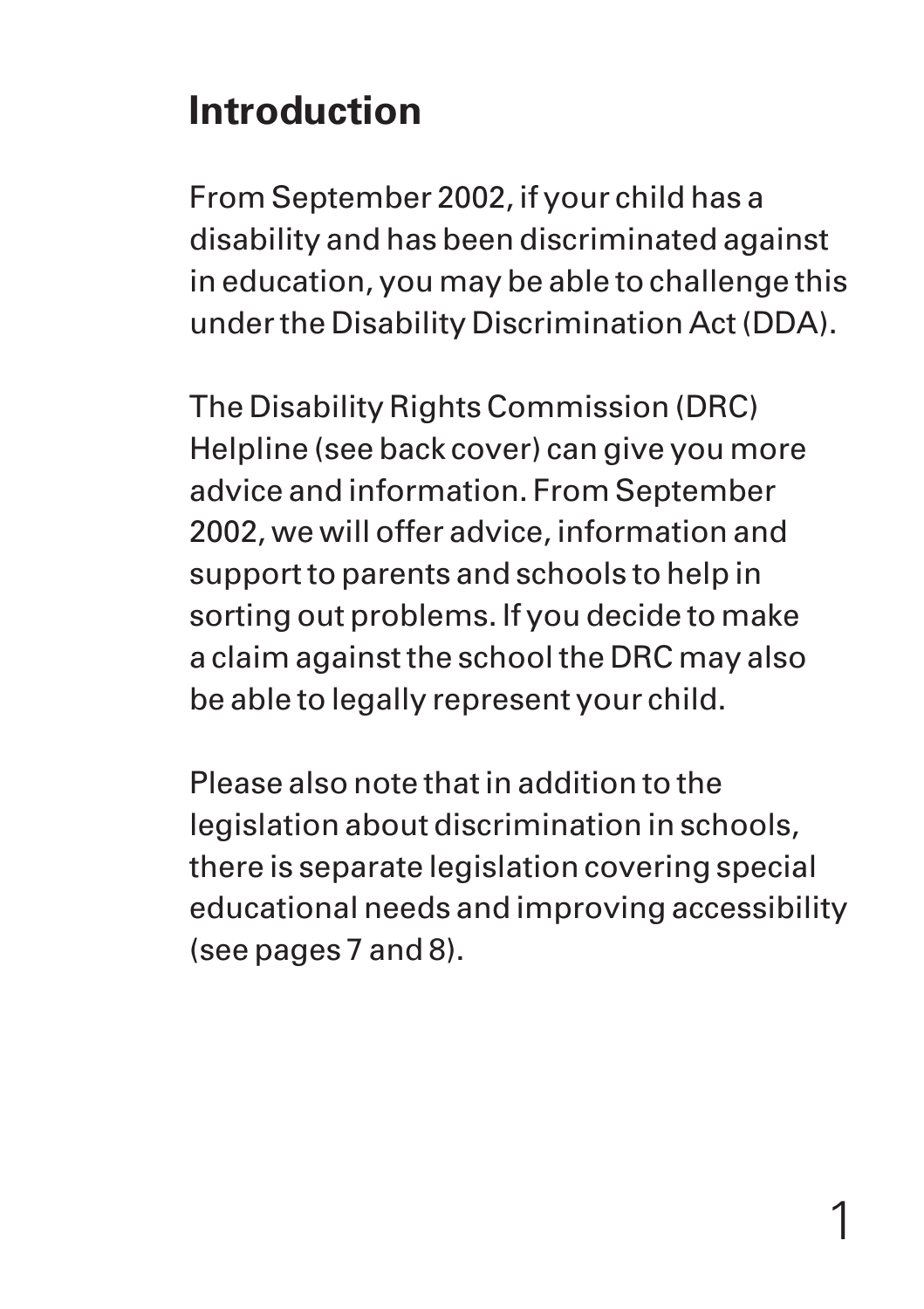# **Section One: The law**

#### **Who is responsible for meeting the new duties?**

The "responsible body" for your child's school is ultimately responsible in law for meeting the new duties and may be different depending on which school your child attends.

Please use this table for reference.

| <b>Type of school</b>                                                      | Responsible body                  |
|----------------------------------------------------------------------------|-----------------------------------|
| Maintained school                                                          | The governing body,<br>in general |
| Pupil referral unit                                                        | The local education<br>authority  |
| Maintained nursery<br>school                                               | The local education<br>authority  |
| Independent school                                                         | The proprietor                    |
| Special school that is<br>not maintained by a<br>local education authority | The proprietor                    |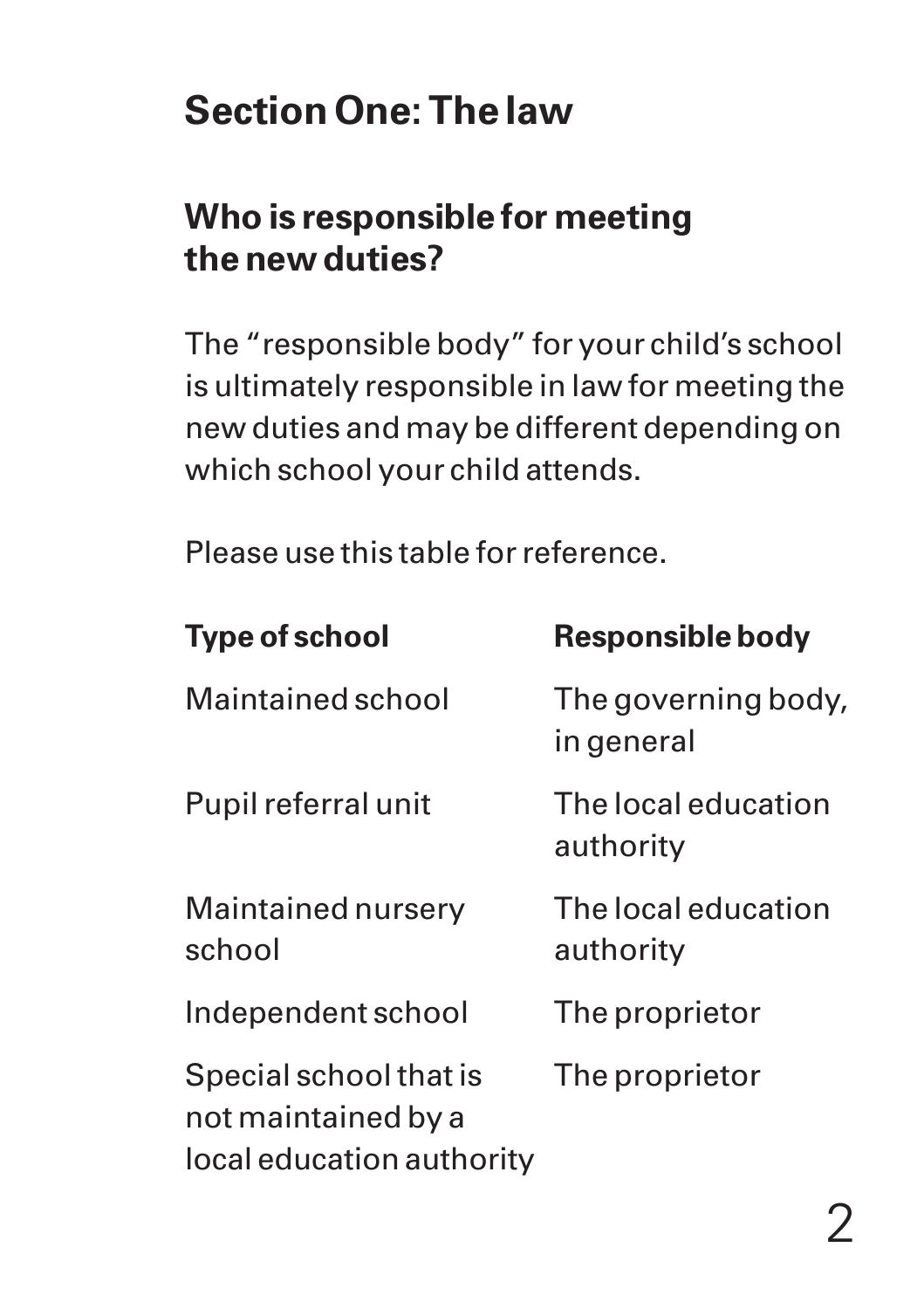#### **Does my child have rights under the DDA?**

The DDA defines disability as "a physical or mental impairment, which has a substantial and long-term adverse affect on a person's ability to perform normal day-to-day activities". For example, if your child has problems with mobility, seeing or hearing, learning disabilities, mental health problems, epilepsy, Aids, asthma, diabetes or a progressive condition such as multiple sclerosis, then he or she may be covered under the DDA.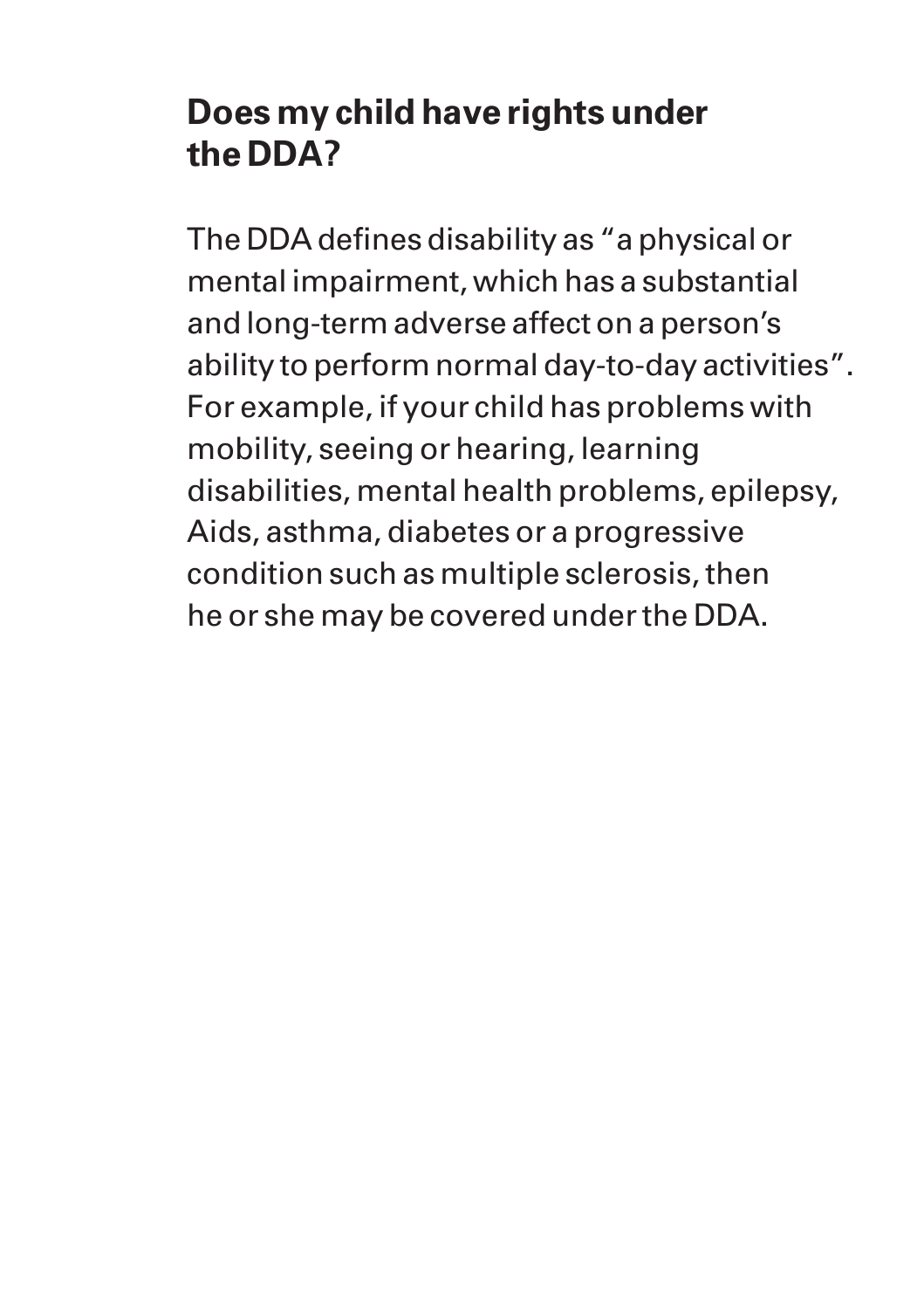## **How can the DDA help my child?**

From September 2002, it will be against the law for schools to discriminate against your child for a reason related to his/her disability in:

- admissions
- education and associated services, including:

school trips

the curriculum

teaching and learning

school sports

the serving of schools meals

• exclusions.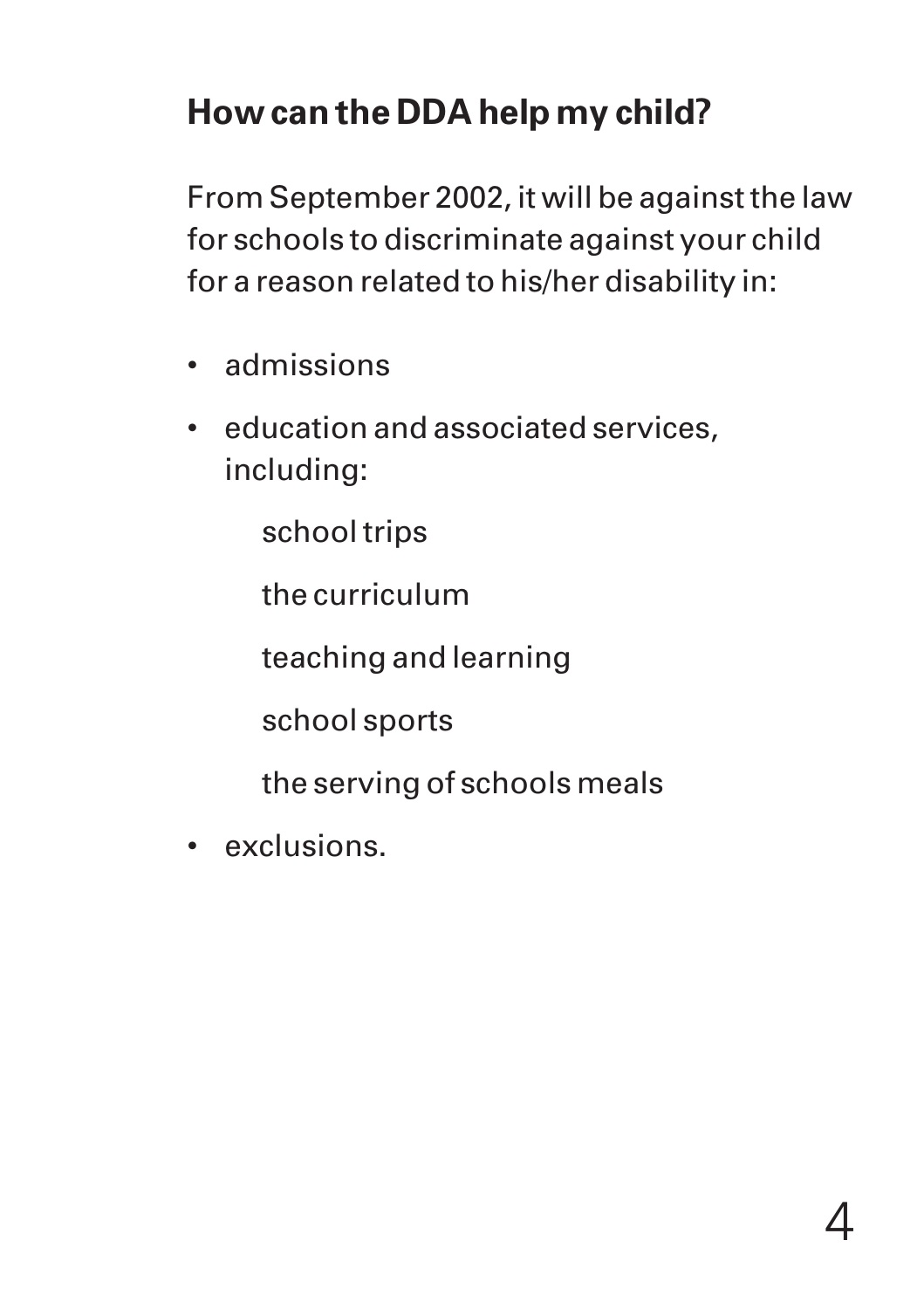There are two aspects to discrimination.

#### **1. Less favourable treatment**

A school may be discriminating if it treats a child "less favourably" for a reason related to his/her disability, and it cannot justify that treatment.

For example:

- refusing your child's application to go to the school because of his/her disability
- refusing to let your child go on a school trip because he has diabetes.

#### **Justifying less favourable treatment**

In some cases, the school may be able to justify treating your child "less favourably" if it can show that it did so for a "material and substantial" reason. This means that the reason must relate to your child's particular case and be significant enough to justify discrimination.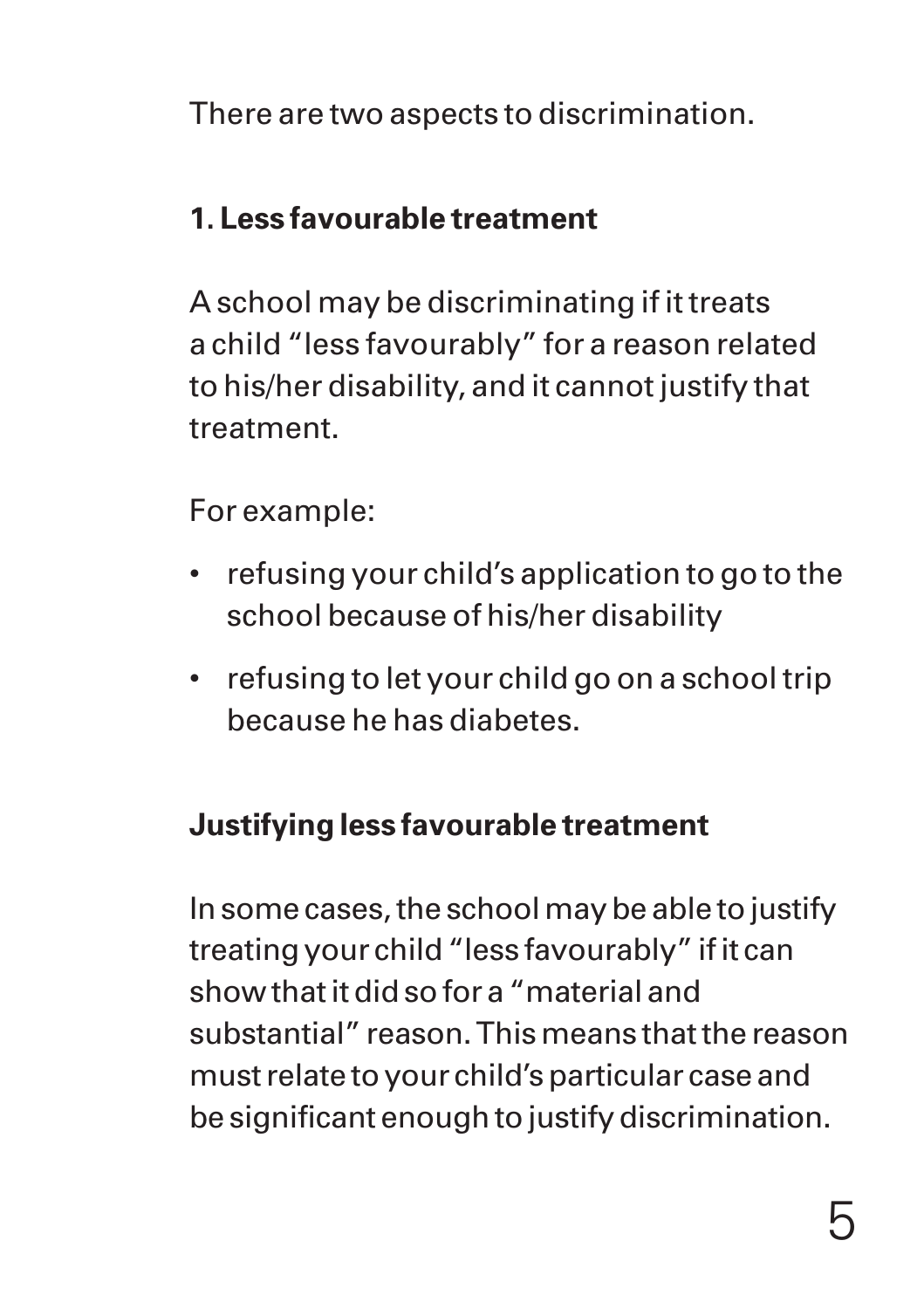Less favourable treatment may also be justified if it is the result of a permitted form of selection.

#### **2. Failure to take reasonable steps**

The school can also be accused of discrimination if it does not take "reasonable steps" to ensure your child is not at a substantial disadvantage compared to the other pupils at the school.

For example:

- a secondary school fails to make the arrangements necessary for your child to be able to sit public exams
- a deaf pupil who lip-reads is at a substantial disadvantage because teachers continue speaking while facing away from him to write on the board
- a pupil with dyslexia is told she cannot have her teacher's lesson notes, and that she should take notes during lessons "like everyone else".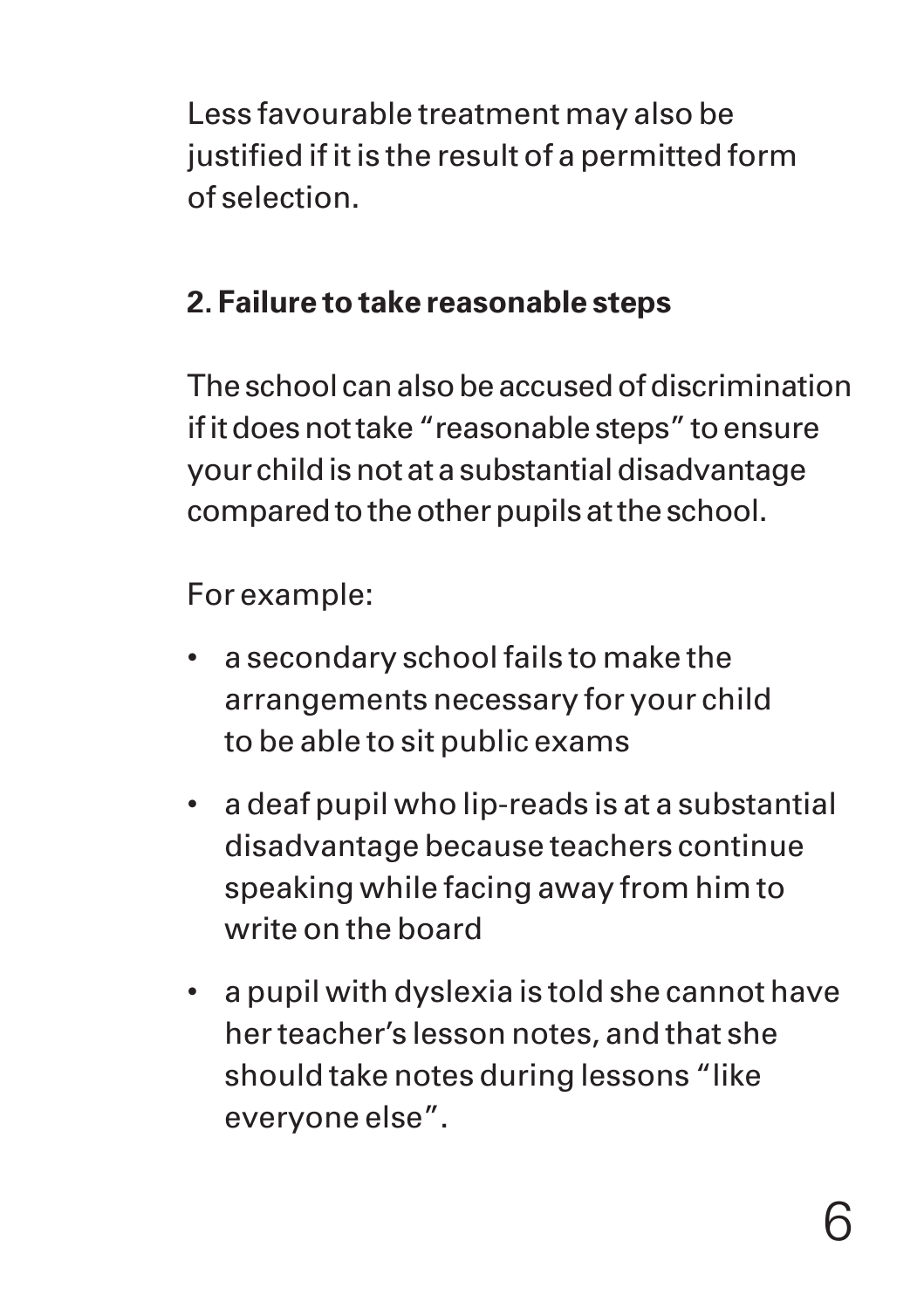#### **How does this differ from the rights of children with "special educational needs"?**

The Educational Act 1996 says "a child has special educational needs if he or she has a learning difficulty which calls for special educational provision". However not all disabled children have special educational needs. For example, if your child has severe asthma, he/she may not have special educational needs, but may have a disability under the DDA.

The DDA does not require schools to provide "auxiliary aids and services" such as sign language, interpreters or information formats such as braille or audiotape. These can be provided through the Special Educational Needs (SEN) Framework, which individually assesses your child's special educational needs.

Please note that the Department for Education and Skills (DfES) says that schools have a duty under the DDA to make reasonable adjustments for disabled parents. For example, by providing interpreters at parents' evenings.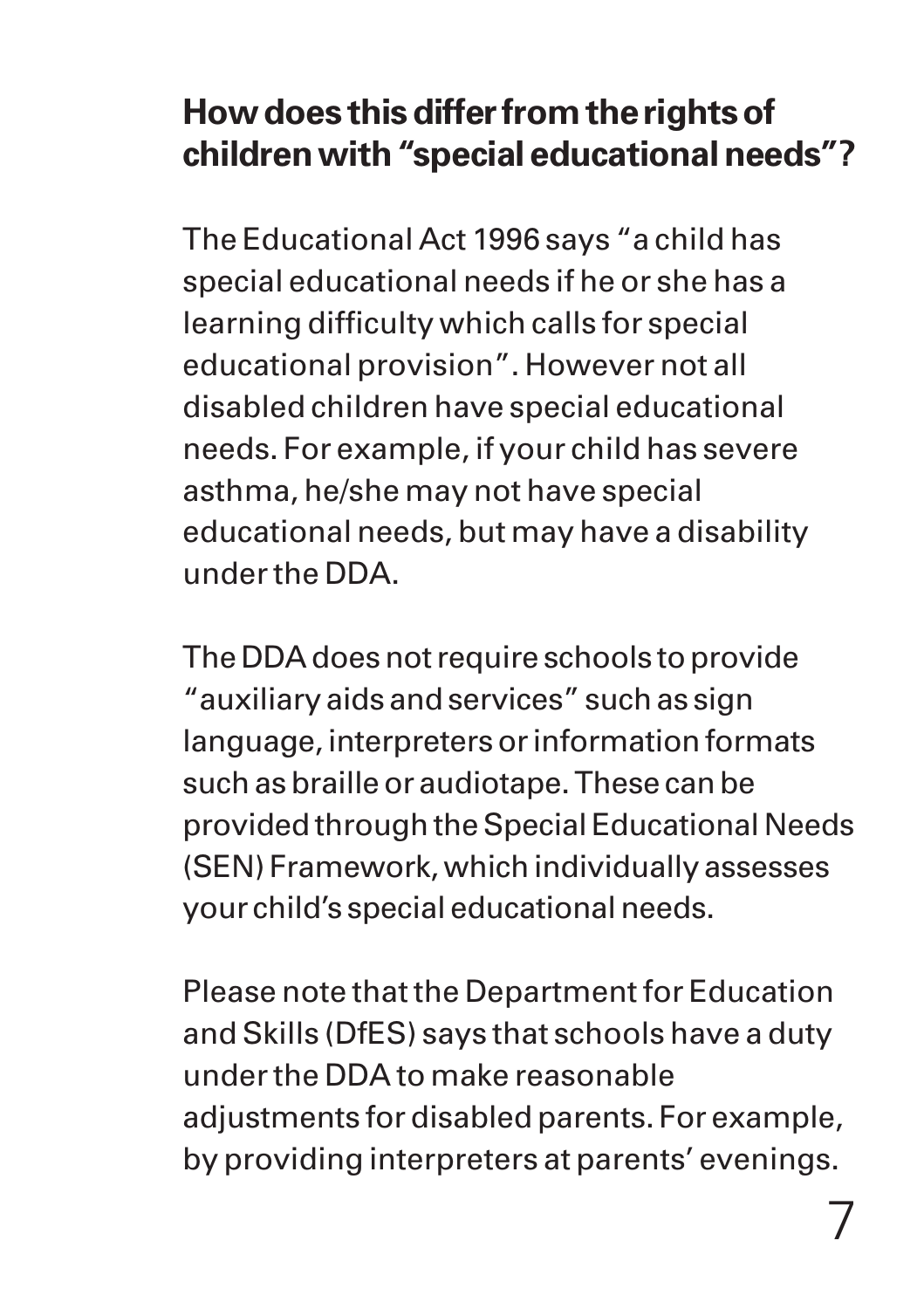#### **Making access to school buildings and the curriculum easier for disabled children**

Local Education Authorities (LEAs) and schools will also have new duties that mean they must gradually implement plans to improve access for disabled children. These plans should include:

- improvements in access to the curriculum
- physical improvements to increase access to the school buildings
- improvements in information in a range of formats for disabled children. This may include braille, audiotape or large print formats.

Schools should make these plans available to parents.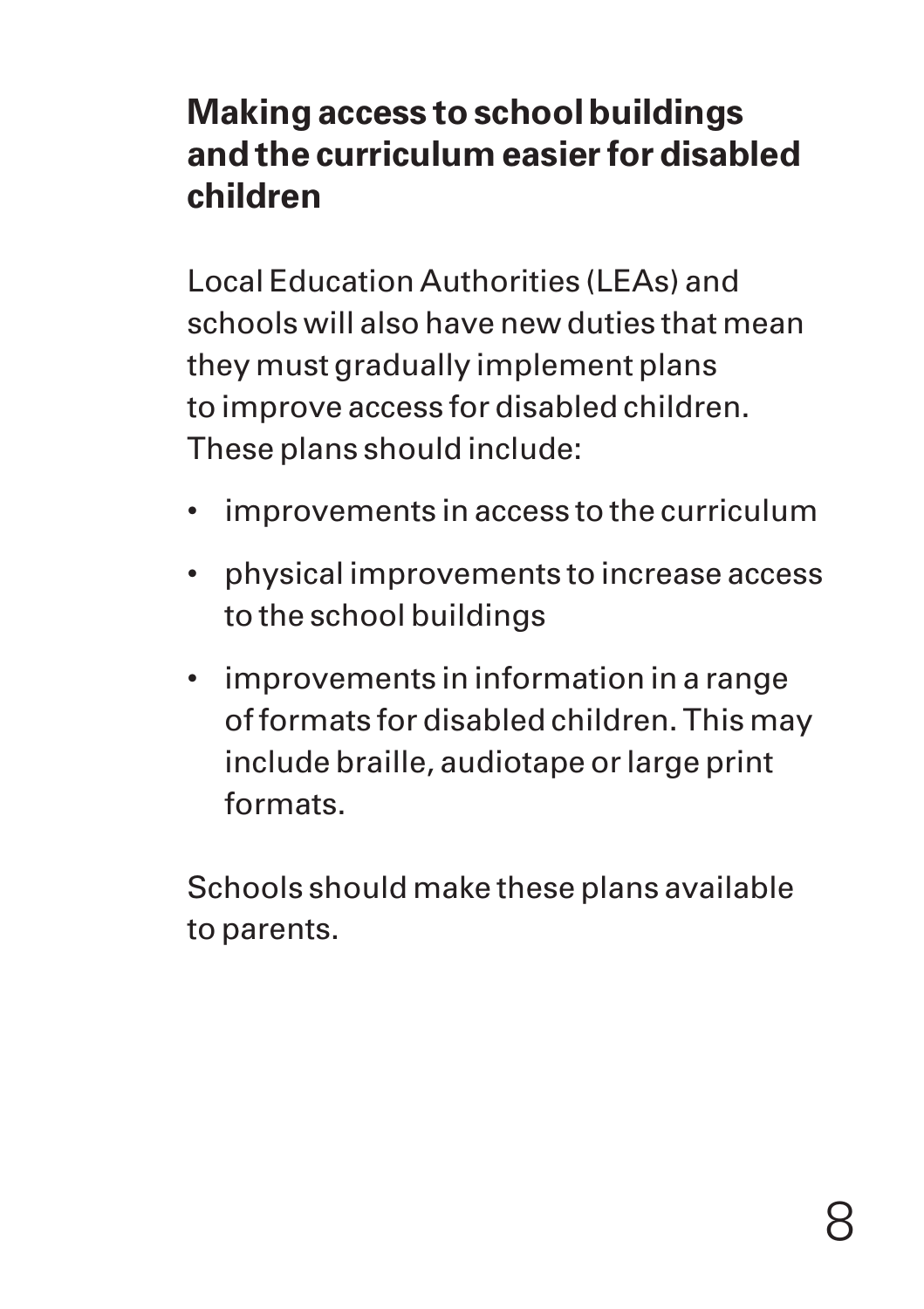# **Section Two: The law in practice**

## **What do schools need to do?**

Schools will be expected to take "reasonable steps" to meet the needs of disabled children who might become pupils. So schools should think about the broad range of needs of pupils with different disabilities. However, this does not include making changes to school buildings to make them accessible, or providing specialist equipment or support. Both these areas are dealt with via different routes – the new planning duty for schools and LEAs and the Special Educational Needs Framework respectively. See pages 7 and 8 for more details.

Schools should regularly review their policies, practices and procedures to ensure that disabled children are not at a disadvantage because of their disability.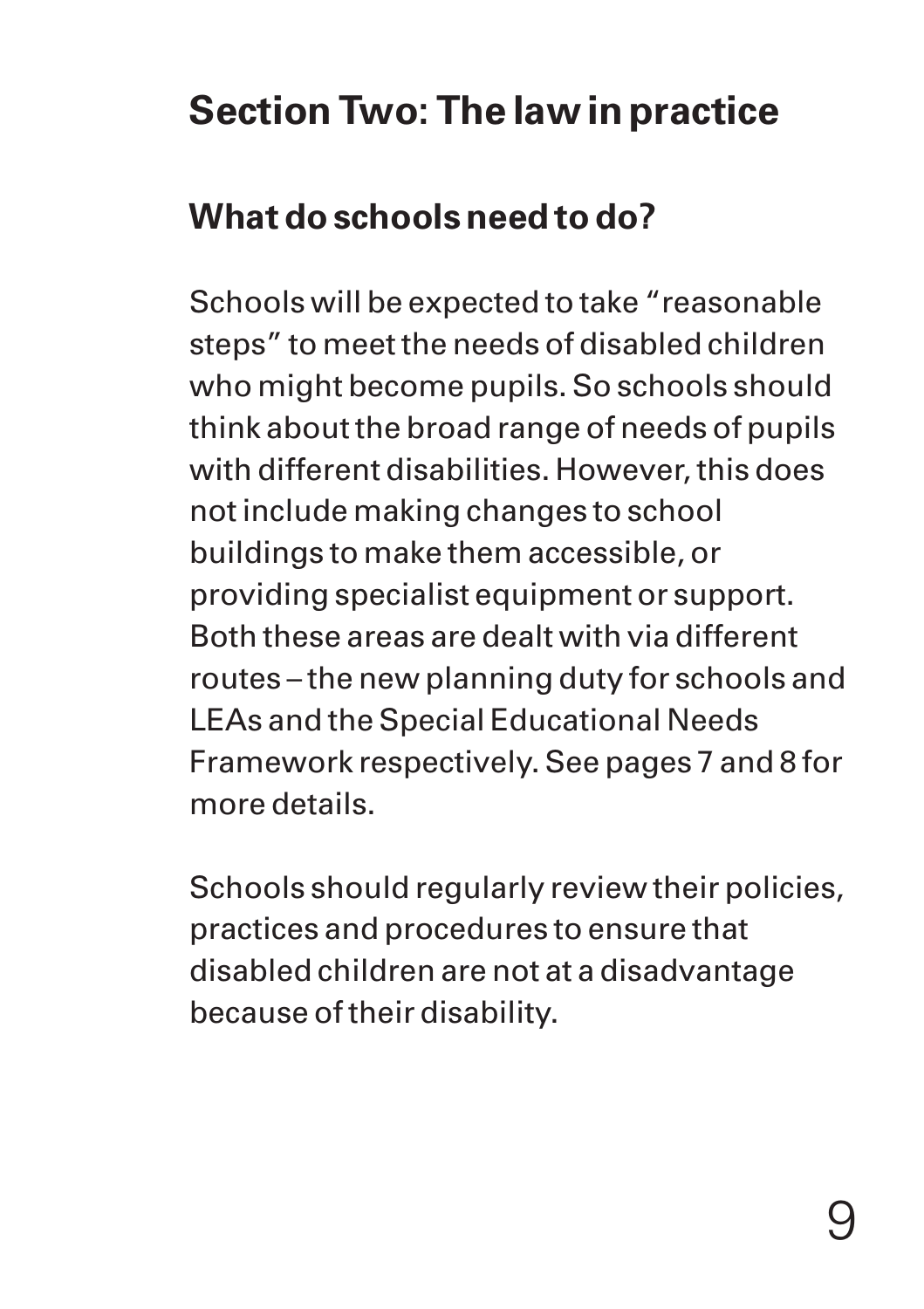#### **Should I tell the school about my child's disability?**

Yes, it may be the best thing to do. If you decide not to tell, and your child is discriminated against, the school may be able to claim in its defence that it did not know about the disability. Schools are advised to ask if your child has a disability when he/she starts school.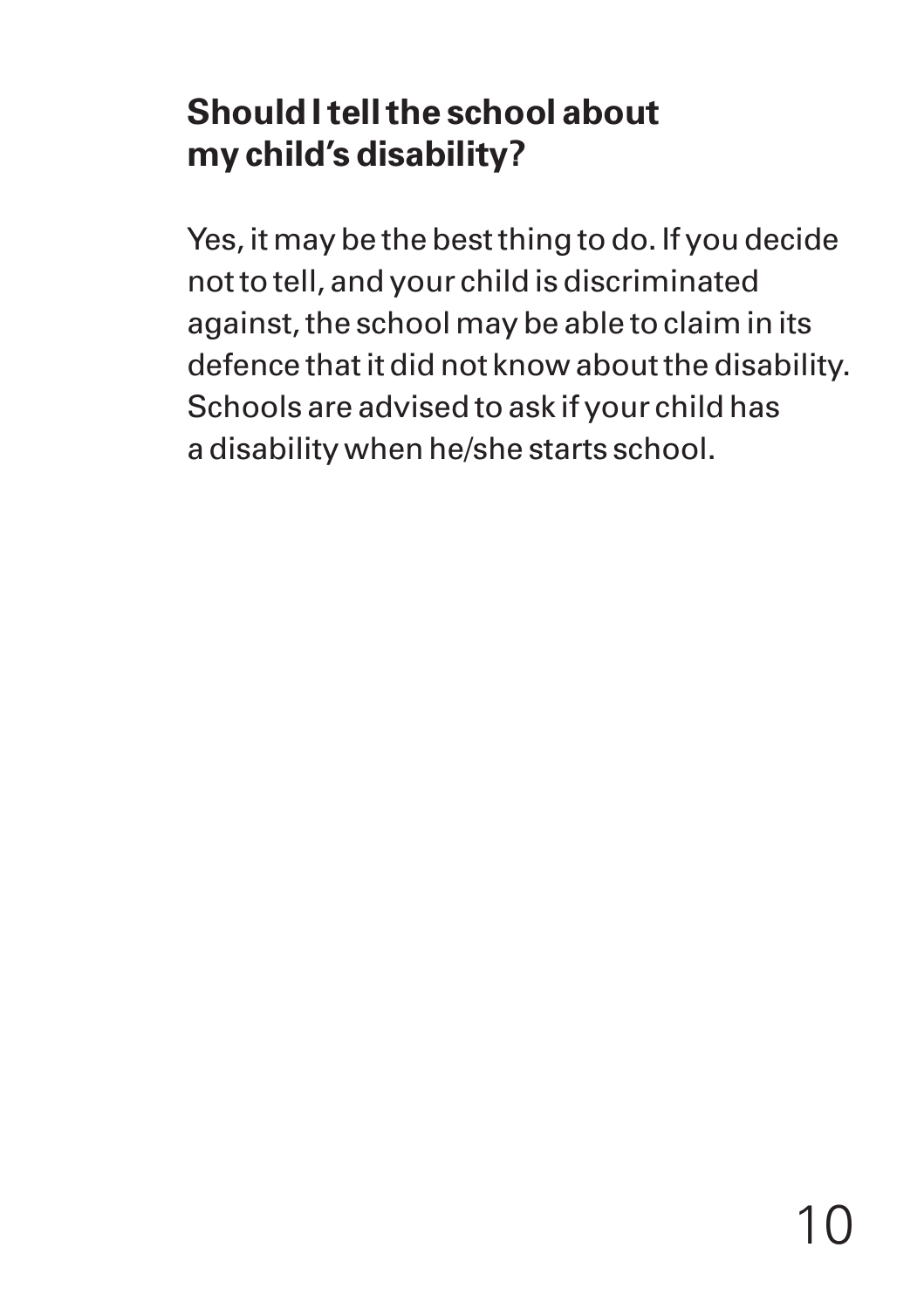# **Section Three:**

## **What should I do if I think my child has been discriminated against?**

The DRC advises that your first point of contact if you feel your child has been discriminated against in school is the Head Teacher. If a discussion with the Head Teacher does not resolve the issue, the school and the education authority should have complaints procedures that you can follow. If not, you may wish to contact the DRC Helpline.

## **Information and Advice**

The DRC Helpline should be able to provide you with information and advice at any point in this process.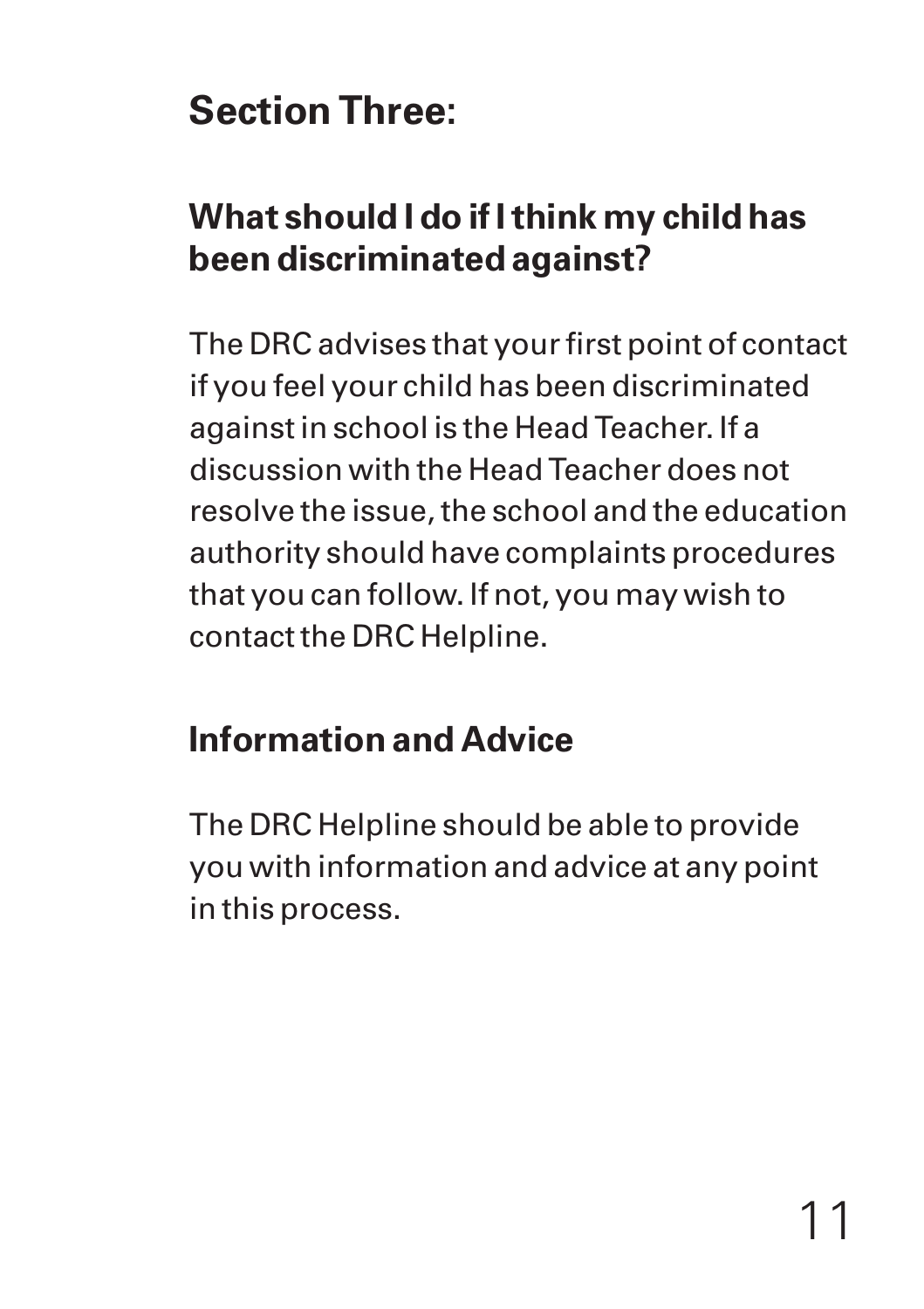## **Casework and Conciliation**

The DRC Helpline should be able to help. It may refer your dispute to the DRC Casework Service. If we can help, we will take up your child's case on your behalf. We may be able to get a satisfactory result without taking the case further.

Alternatively, if the responsible body for the school agrees, we may refer the dispute to the Disability Conciliation Service (DCS). The aim is to reach an agreement that both sides accept. This does not stop you from taking legal action at the same time or later on if you are unhappy with the outcome of conciliation.

If your claim is referred to conciliation, you will have an additional two months to take legal action – ie eight months from the alleged discriminatory act.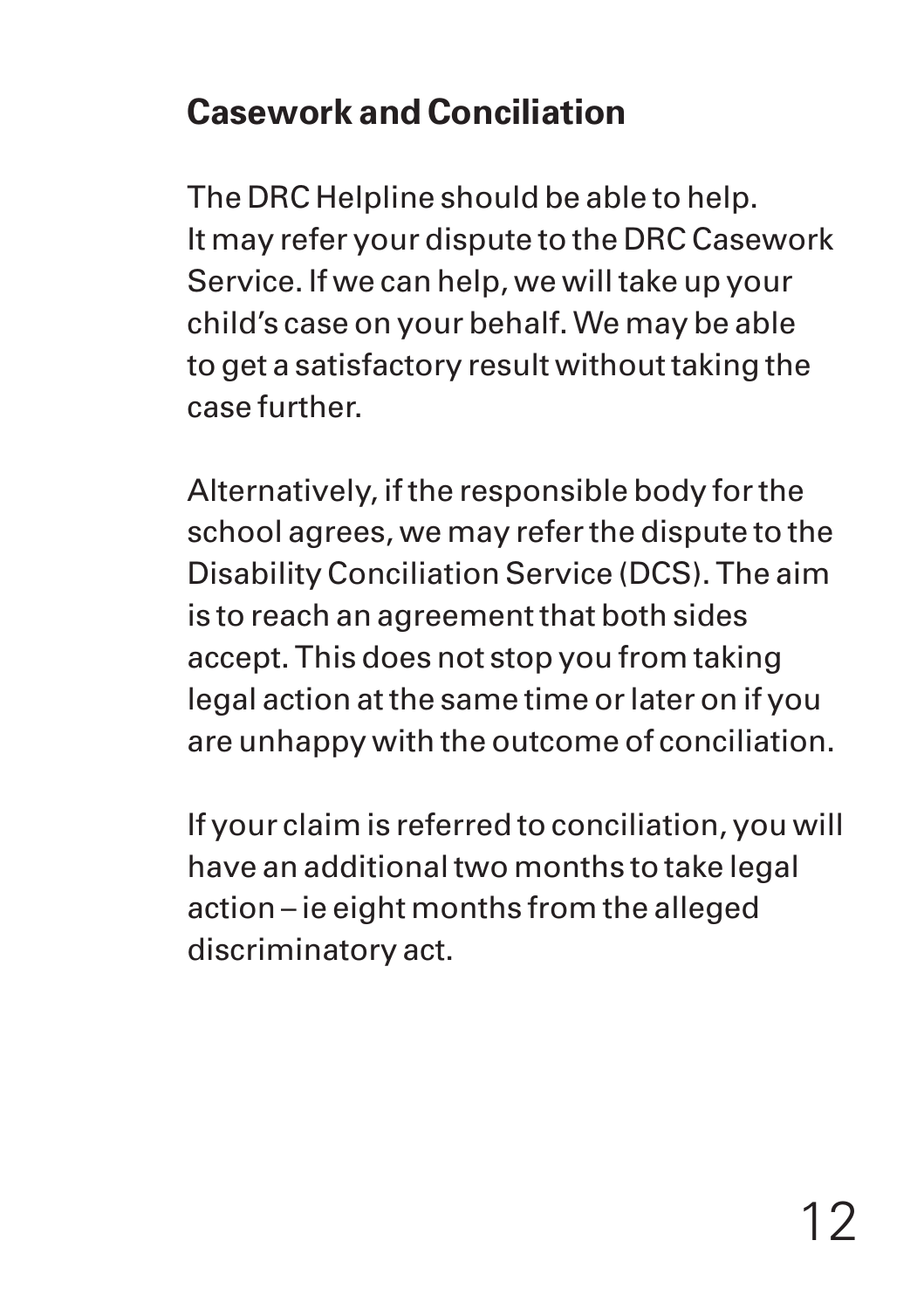## **Special Educational Needs and Disability Tribunal**

You may be able to take your child's dispute further than the DRC Casework and Conciliation Services and claim for unlawful discrimination. In England and Wales, most claims of disability discrimination are heard by the Special Education Needs and Disability Tribunals (SENDIST). But claims against maintained schools of discrimination in admissions and exclusions are heard by admission appeal panels and exclusion appeal panels.

You need to make the claim to SENDIST within six months of the date when the alleged discrimination took place. If your claim is referred to conciliation, you have another two months to do so.

If your claim is successful, SENDIST can order the school to use any "reasonable" remedy, except financial compensation. For example, SENDIST might order the school to arrange disability training for staff or to change a policy or procedure.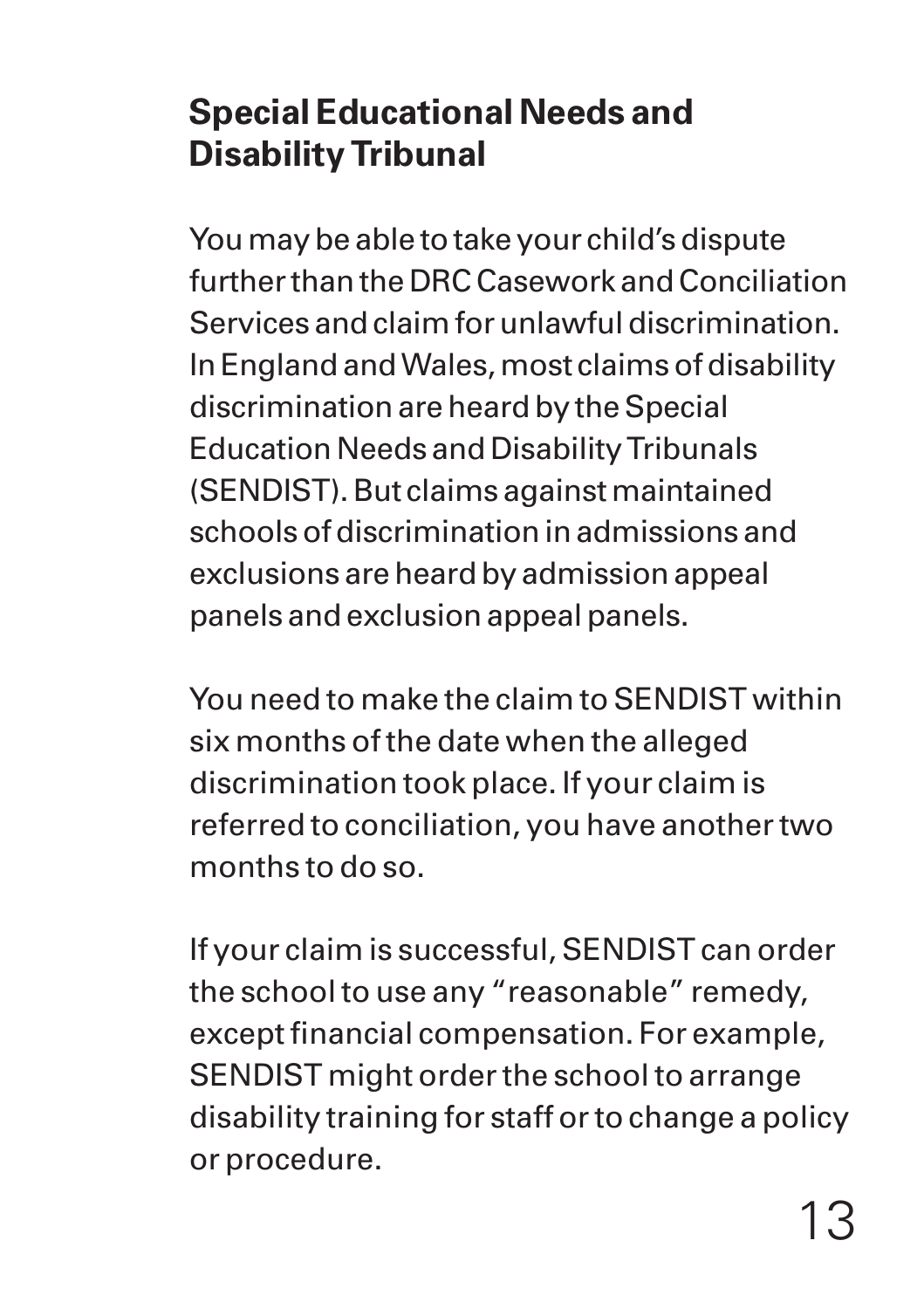SENDIST has produced a leaflet detailing how to make a claim. See below for SENDIST's contact details.

# **Section Four: Further information**

## **Educating for Equality**

The DRC is campaigning to improve choice and opportunity for disabled children and their parents in education.

For more information about the DRC Educating for Equality campaign please contact our Helpline.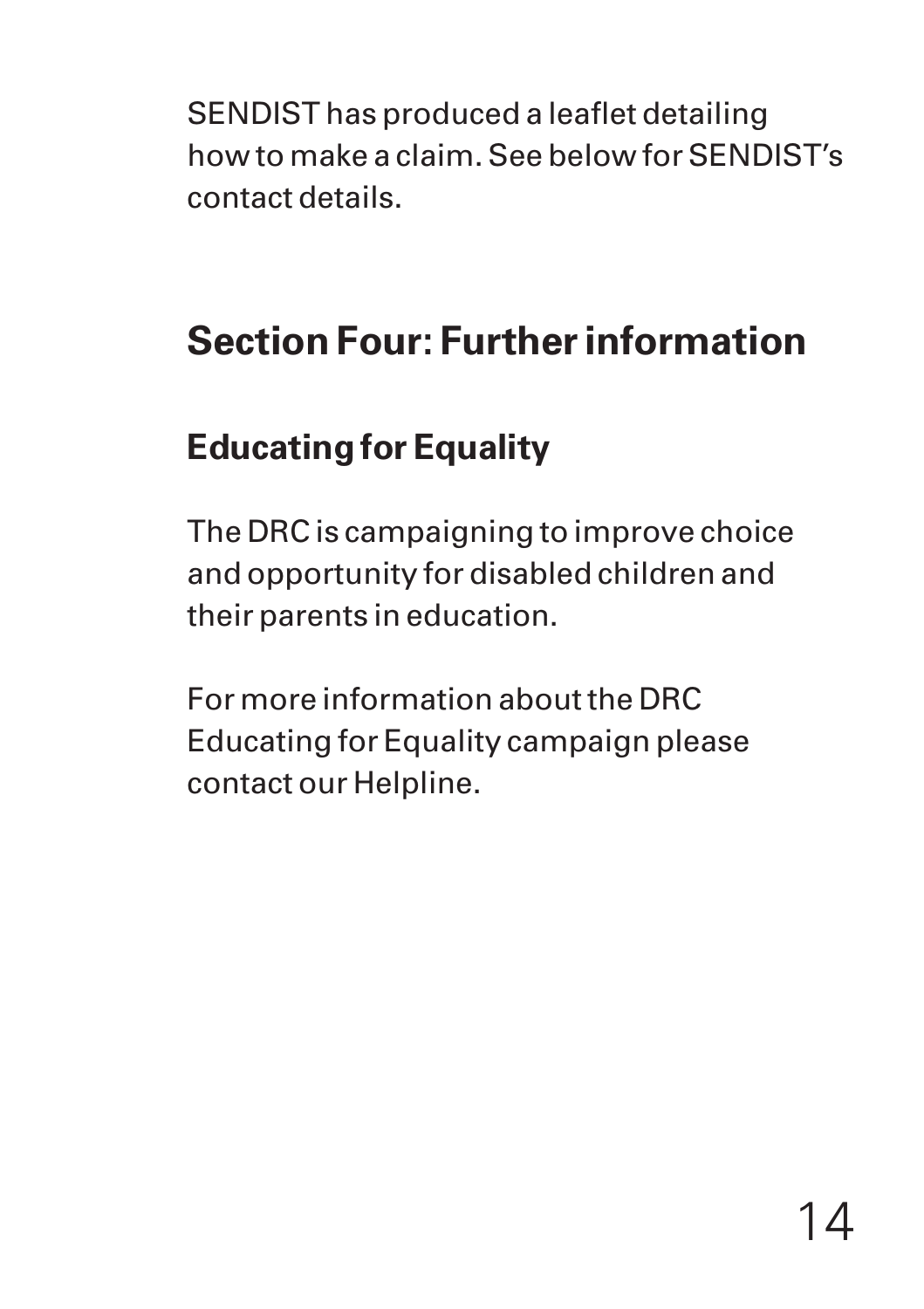For more information and advice contact:

## **Disability Rights Commission (DRC)**

**⊠** DRC Helpline Freepost MID 02164 Stratford-upon-Avon CV37 9BR

| $\bullet$ | <b>Helpline</b>  | 08457 622 633     |
|-----------|------------------|-------------------|
|           |                  | (Monday to Friday |
|           |                  | $08:00 - 20:00$   |
| $\bullet$ | <b>Textphone</b> | 08457 622 644     |
|           | Fax              | 08457778878       |

#### **Email**

enquiry@drc-gb.org

**Website** www.drc-gb.org